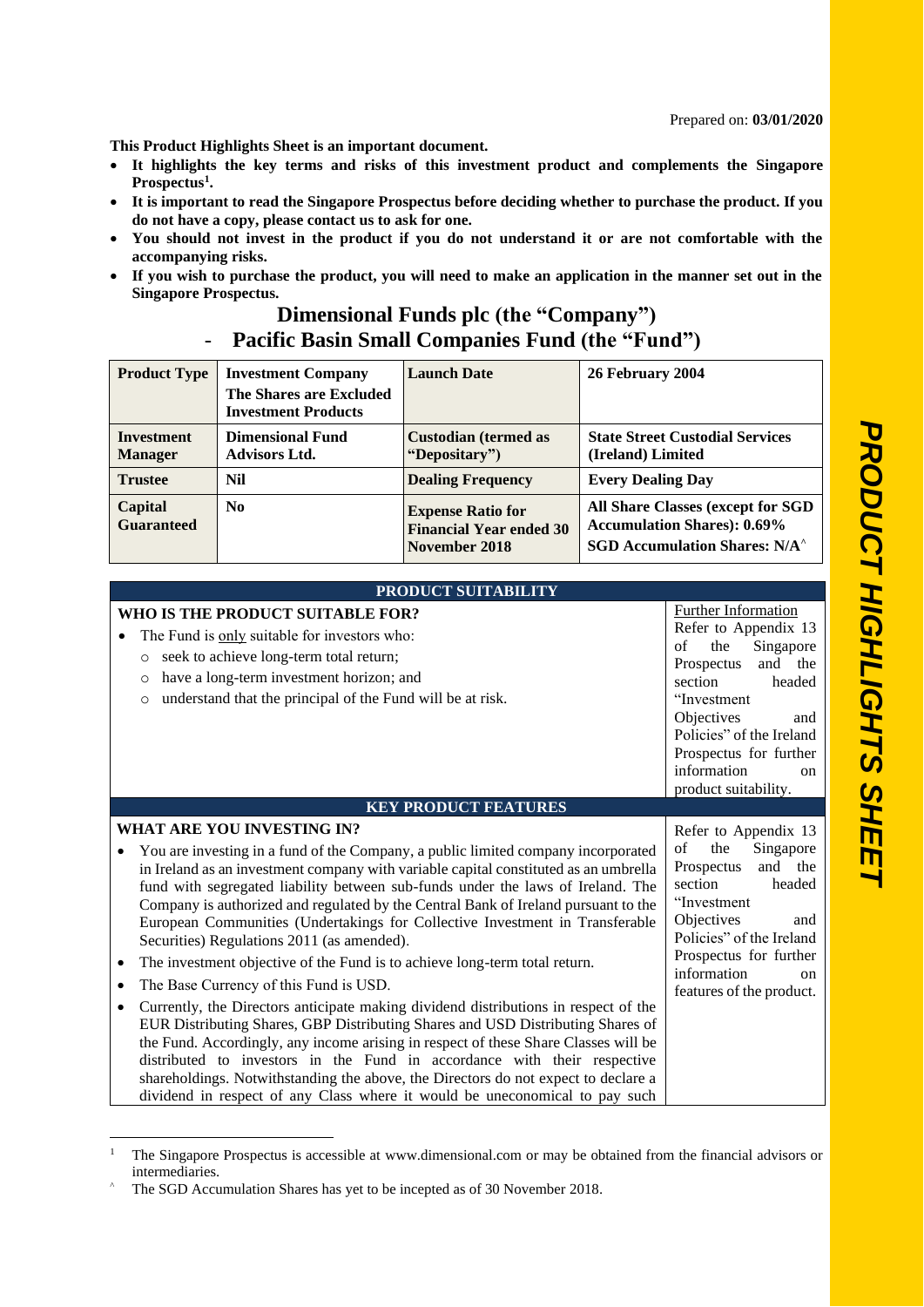|                                     | dividend to Shareholders or it is otherwise not considered to be in the best interests<br>of the Fund.                                                                                                                                                                                                                                                                                                                                                                                                                                                                                                                                                                                                                                                                     |                                                                                                                                                                                                                                                        |  |  |
|-------------------------------------|----------------------------------------------------------------------------------------------------------------------------------------------------------------------------------------------------------------------------------------------------------------------------------------------------------------------------------------------------------------------------------------------------------------------------------------------------------------------------------------------------------------------------------------------------------------------------------------------------------------------------------------------------------------------------------------------------------------------------------------------------------------------------|--------------------------------------------------------------------------------------------------------------------------------------------------------------------------------------------------------------------------------------------------------|--|--|
|                                     | <b>Investment Strategy</b>                                                                                                                                                                                                                                                                                                                                                                                                                                                                                                                                                                                                                                                                                                                                                 |                                                                                                                                                                                                                                                        |  |  |
| $\bullet$                           | The investment policy of this Fund is to purchase securities of Pacific Basin traded<br>companies which the Investment Manager deems eligible small companies.<br>Under normal circumstances, the Fund will invest most of its net assets in securities<br>of small companies located in the Pacific Basin. Companies are considered small<br>primarily based on market capitalisation.<br>The Investment Manager does not currently intend to hedge any foreign currency<br>exposure in any Class. For efficient portfolio management purposes the Fund may<br>also acquire forward foreign currency contracts and futures. It is not the Fund's<br>current intention to utilise any derivative instruments other than forward foreign<br>currency contracts and futures. | Refer to Appendix 13<br>Singapore<br>of<br>the<br>and the<br>Prospectus<br>section<br>headed<br>"Investment<br>Objectives<br>and<br>Policies" of the Ireland<br>Prospectus for further<br>information on the<br>investment strategy of<br>the product. |  |  |
|                                     | <b>Parties Involved</b><br>WHO ARE YOU INVESTING WITH?                                                                                                                                                                                                                                                                                                                                                                                                                                                                                                                                                                                                                                                                                                                     |                                                                                                                                                                                                                                                        |  |  |
| $\bullet$<br>$\bullet$<br>$\bullet$ | The Company is Dimensional Funds plc.<br>The Investment Manager is Dimensional Fund Advisors Ltd.<br>The Investment Sub-Advisors are Dimensional Fund Advisors Pte. Ltd.,<br>Dimensional Fund Advisors LP and DFA Australia Limited.<br>The Depositary is State Street Custodial Services (Ireland) Limited.                                                                                                                                                                                                                                                                                                                                                                                                                                                               | Refer to paragraph 2<br>"Management<br>and<br>Administration of the<br>Company"<br>of<br>the<br>Singapore Prospectus<br>for further information<br>on these entities and<br>what happens if they<br>become insolvent.                                  |  |  |
|                                     | <b>KEY RISKS</b>                                                                                                                                                                                                                                                                                                                                                                                                                                                                                                                                                                                                                                                                                                                                                           |                                                                                                                                                                                                                                                        |  |  |
|                                     | WHAT ARE THE KEY RISKS OF THIS INVESTMENT?                                                                                                                                                                                                                                                                                                                                                                                                                                                                                                                                                                                                                                                                                                                                 | Refer to paragraph 6                                                                                                                                                                                                                                   |  |  |
|                                     | The value of the product and its dividends or coupons (if any) may rise or fall.<br>An investment in the Fund is meant to produce returns over the long term. You<br>should not expect to obtain short term gains from such an investment.<br>You should consider the risks of investing in the Fund, which may cause you to<br>lose some or all of your investment.                                                                                                                                                                                                                                                                                                                                                                                                       | "Risks"<br>of<br>the<br>Singapore Prospectus<br>and the section headed<br>"Special<br>Considerations<br>and<br>Risk Factors" of the<br>Ireland Prospectus for<br>further information on<br>risks of the product.                                       |  |  |
|                                     | <b>Market and Credit Risks</b>                                                                                                                                                                                                                                                                                                                                                                                                                                                                                                                                                                                                                                                                                                                                             |                                                                                                                                                                                                                                                        |  |  |
|                                     | You are exposed to market risk. The investments of the Fund are subject to normal<br>market fluctuations and the risks inherent in investment in local and international<br>securities markets and there can be no assurances that appreciation or preservation<br>will occur.<br>You are exposed to equities risk. Funds investing in equities tend to be more<br>volatile than funds investing in bonds, but also offer greater potential for growth.<br>The value of the underlying investments in the Fund may fluctuate quite<br>dramatically in response to the activities and results of individual companies, as well                                                                                                                                              |                                                                                                                                                                                                                                                        |  |  |
|                                     | as in connection with general and economic conditions.                                                                                                                                                                                                                                                                                                                                                                                                                                                                                                                                                                                                                                                                                                                     |                                                                                                                                                                                                                                                        |  |  |
|                                     | You are exposed to foreign exchange risk. Where the Fund engages in foreign<br>exchange transactions which alter the currency exposure characteristics of its<br>investments the performance of the Fund may be strongly influenced by movements<br>in exchange rates as currency positions held by the Fund may not correspond with<br>the securities positions held. The NAV per Share of the Fund will be computed in<br>its Base Currency whereas the investments held for the account of the Fund may be<br>acquired in other currencies. The Fund's NAV may change significantly when such<br>other currencies strengthen or weaken against the Base Currency.                                                                                                       |                                                                                                                                                                                                                                                        |  |  |
|                                     | <b>Liquidity Risks</b>                                                                                                                                                                                                                                                                                                                                                                                                                                                                                                                                                                                                                                                                                                                                                     |                                                                                                                                                                                                                                                        |  |  |
|                                     | The Fund is not listed in Singapore and there is no secondary market for its Shares.<br>You can only redeem your investment on a Dealing Day through the Fund.<br>You are exposed to liquidity risk. Liquidity risk exists when particular portfolio<br>investments are difficult to purchase or sell. To the extent that the Fund holds illiquid                                                                                                                                                                                                                                                                                                                                                                                                                          |                                                                                                                                                                                                                                                        |  |  |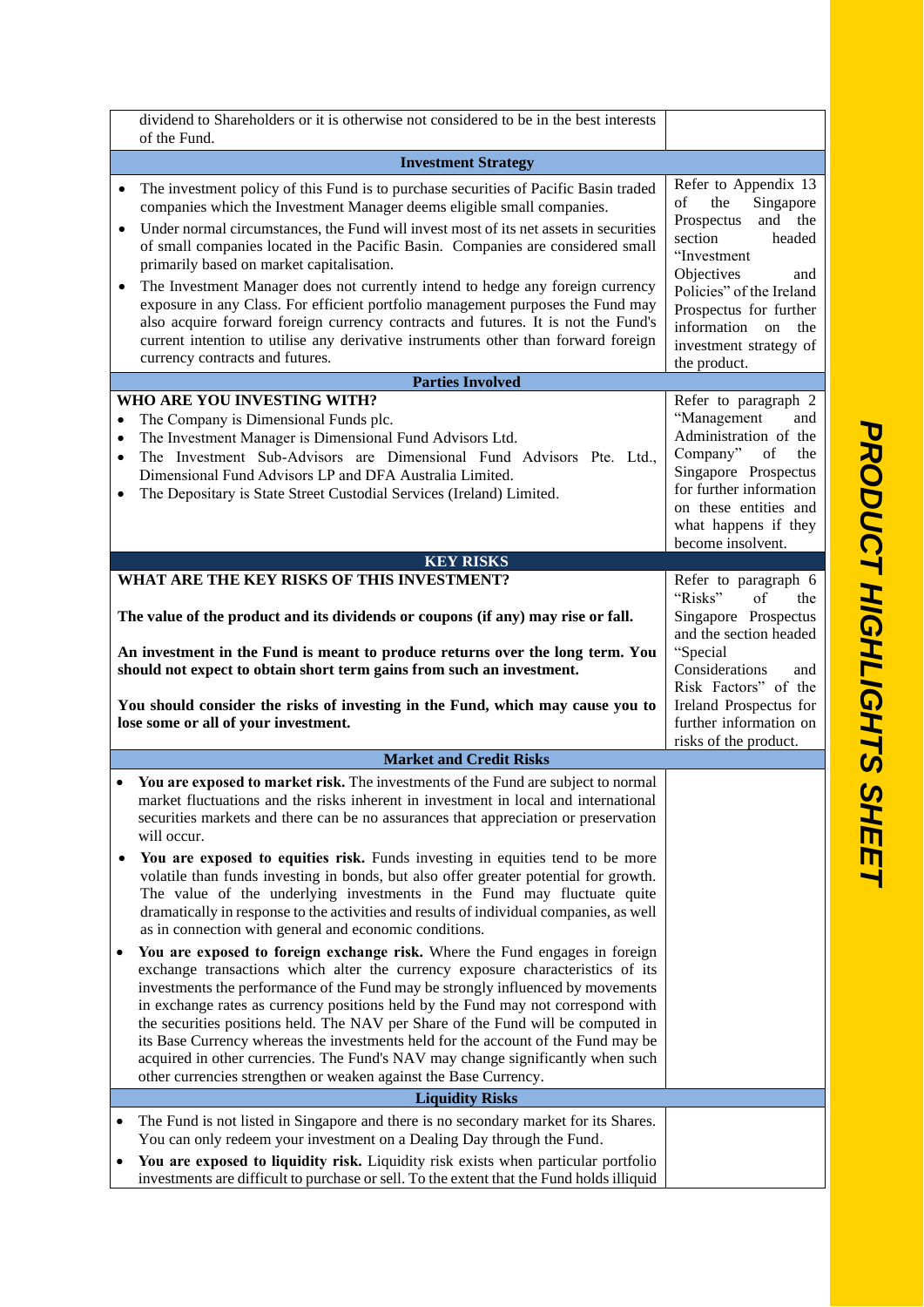|   | investments, the Fund's performance may be reduced due to an inability to sell the<br>investments at opportune prices or times.                                                                                                                                                                                                                                                                                                                                                                                                                                                                                                                                                                                                                                                                |  |  |  |  |
|---|------------------------------------------------------------------------------------------------------------------------------------------------------------------------------------------------------------------------------------------------------------------------------------------------------------------------------------------------------------------------------------------------------------------------------------------------------------------------------------------------------------------------------------------------------------------------------------------------------------------------------------------------------------------------------------------------------------------------------------------------------------------------------------------------|--|--|--|--|
|   | <b>Product-Specific Risks</b>                                                                                                                                                                                                                                                                                                                                                                                                                                                                                                                                                                                                                                                                                                                                                                  |  |  |  |  |
|   | You are exposed to emerging market countries risk. Numerous emerging market<br>countries have a history of, and continue to experience serious and potentially<br>continuing, economic and political problems. Stock markets in many emerging<br>countries are relatively small and risky and expensive to trade in. Additional<br>restrictions may be imposed under emergency conditions. Emerging market<br>securities may decline or fluctuate because of economic and political actions of<br>emerging market governments and less regulated or liquid securities markets.                                                                                                                                                                                                                 |  |  |  |  |
|   | Investors holding the securities are also exposed to emerging market currency risk.<br>The risks of investing in emerging market countries are magnified in frontier market<br>countries as they generally have smaller economies or less developed capital<br>markets.                                                                                                                                                                                                                                                                                                                                                                                                                                                                                                                        |  |  |  |  |
|   | You are exposed to custodial risk. As the Fund may invest in markets where<br>custodial and/or settlement systems are not fully developed, the assets of the Fund<br>which are traded in such markets and which have been entrusted to sub-custodians<br>in circumstances where the use of such sub-custodians is necessary, may be exposed<br>to risk.                                                                                                                                                                                                                                                                                                                                                                                                                                        |  |  |  |  |
|   | You are exposed to political and/or regulatory risks. The value of the assets of<br>the Fund may be affected by uncertainties such as international political<br>developments, changes in government policies, taxation, restrictions on foreign<br>investment and currency repatriation, currency fluctuations and other developments<br>in applicable laws and regulations.                                                                                                                                                                                                                                                                                                                                                                                                                  |  |  |  |  |
|   | You are exposed to settlement risk. The Fund may be exposed to a credit risk on<br>parties with whom it trades securities, and may also bear the risk of settlement<br>default. Shareholders should also note that settlement mechanisms in emerging<br>market countries are generally less developed and reliable than those in more<br>developed countries and that this therefore increases the risk of settlement default,<br>which could result in substantial losses for the Fund in respect of investments in<br>emerging market countries, and that the securities of companies domiciled in<br>emerging market countries are less liquid and more volatile than those domiciled in<br>more developed stock markets and this may result in fluctuations in the price of the<br>Shares. |  |  |  |  |
| ٠ | You are exposed to risks in investing in small companies. The investment risk<br>associated with small companies may be higher than that normally associated with<br>larger, more established companies due to the greater business risks associated with<br>small size, the relative inexperience of the company, limited product lines,<br>distribution channels and financial and managerial resources.                                                                                                                                                                                                                                                                                                                                                                                     |  |  |  |  |
|   | You are exposed to risks in investing in value stocks. Securities are considered<br>value stocks primarily because a company's shares (in the Investment Manager's<br>view) have a high book value in relation to their market value. This may be as a<br>result of poor business prospects or financial weakness. Value stocks may include<br>companies with higher-than-average vulnerability to financial distress or even<br>bankruptcy. The prices of this type of security may perform differently from the<br>market as a whole and following a value oriented investment strategy may cause the<br>Fund, at times, to underperform other funds that use other investment strategies.                                                                                                   |  |  |  |  |
|   | You are exposed to derivatives risk. The Fund may use futures, forward currency<br>contracts, options and swaps for efficient portfolio management purposes including<br>for hedging against market movements, currency exchange or interest rate risks or<br>otherwise. The Investment Manager's ability to use these strategies may be limited<br>by market conditions, regulatory limits, legal risk, where the enforceability of a<br>financial derivative instrument contract may be an issue, settlement risk and tax<br>considerations.                                                                                                                                                                                                                                                 |  |  |  |  |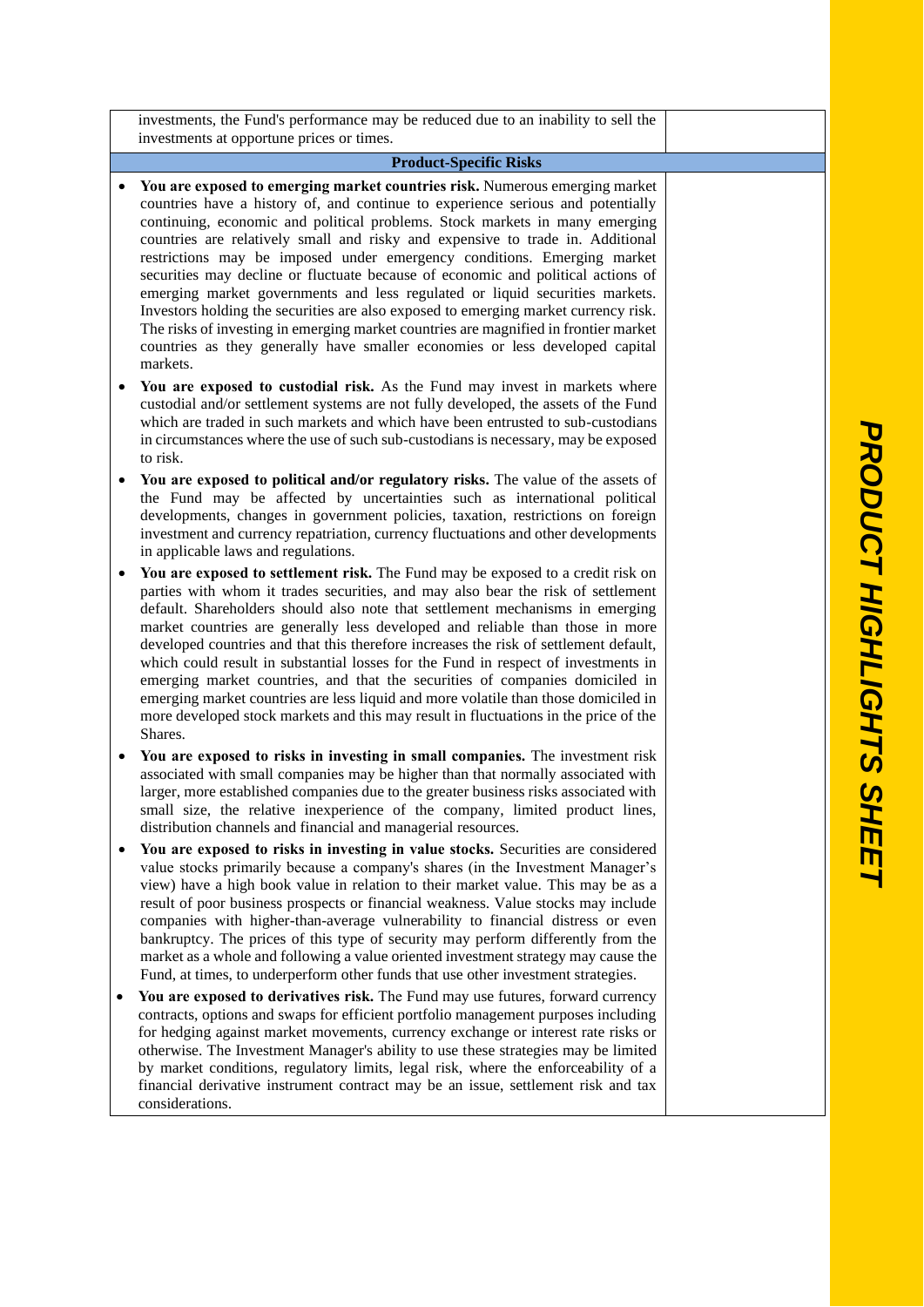| <b>FEES AND CHARGES</b><br>WHAT ARE THE FEES AND CHARGES OF THIS INVESTMENT?                                                                                                                                                                                                                                                                                                                                                                                                                                                                          |                                                                                                                                                                                                                            |      |                                                                                               |
|-------------------------------------------------------------------------------------------------------------------------------------------------------------------------------------------------------------------------------------------------------------------------------------------------------------------------------------------------------------------------------------------------------------------------------------------------------------------------------------------------------------------------------------------------------|----------------------------------------------------------------------------------------------------------------------------------------------------------------------------------------------------------------------------|------|-----------------------------------------------------------------------------------------------|
| Refer to Appendix 13<br>Singapore<br>of<br>the<br>Payable directly by you                                                                                                                                                                                                                                                                                                                                                                                                                                                                             |                                                                                                                                                                                                                            |      |                                                                                               |
|                                                                                                                                                                                                                                                                                                                                                                                                                                                                                                                                                       | Sales charge (as a percentage of total subscription amount)<br>None                                                                                                                                                        |      | Prospectus and the                                                                            |
| Redemption fee                                                                                                                                                                                                                                                                                                                                                                                                                                                                                                                                        |                                                                                                                                                                                                                            | None | section headed "Fees<br>and Expenses" of the                                                  |
|                                                                                                                                                                                                                                                                                                                                                                                                                                                                                                                                                       | Switching fee (as a percentage of the NAV of the Fund)                                                                                                                                                                     | None | Ireland Prospectus for                                                                        |
|                                                                                                                                                                                                                                                                                                                                                                                                                                                                                                                                                       | Payable by the Fund from investment proceeds                                                                                                                                                                               |      | further information on<br>fees and charges.                                                   |
|                                                                                                                                                                                                                                                                                                                                                                                                                                                                                                                                                       | 0.50% per annum of the NAV                                                                                                                                                                                                 |      |                                                                                               |
| Investment<br>Management<br>Fees                                                                                                                                                                                                                                                                                                                                                                                                                                                                                                                      | The Investment Management Fees are retained by the<br>Investment Manager as the Investment Manager does not pay<br>any trailer fees with respect to the Fund.<br>Administration Fee: Up to 0.0225% per annum of the NAV of |      |                                                                                               |
| Administration<br>and Custody Fees                                                                                                                                                                                                                                                                                                                                                                                                                                                                                                                    | the Fund, subject to a minimum of US\$40,000 <sup>^</sup> per annum<br>Depositary Fee: Up to 0.0125% per annum of the NAV of the<br>Fund                                                                                   |      |                                                                                               |
| The full amount of the minimum annual fee applicable to the Fund may not be applied<br>in certain circumstances as any fees payable by the Fund which exceed US\$40,000<br>per annum will be taken into account in calculating the minimum annual fee                                                                                                                                                                                                                                                                                                 |                                                                                                                                                                                                                            |      |                                                                                               |
| applicable to the other funds of the Company and Dimensional Funds II plc, which<br>are subject to the same services agreement.                                                                                                                                                                                                                                                                                                                                                                                                                       |                                                                                                                                                                                                                            |      |                                                                                               |
|                                                                                                                                                                                                                                                                                                                                                                                                                                                                                                                                                       | Investors should note that subscriptions for Shares through any financial advisors or<br>intermediaries may incur additional fees and charges.                                                                             |      |                                                                                               |
|                                                                                                                                                                                                                                                                                                                                                                                                                                                                                                                                                       | VALUATIONS AND EXITING FROM THIS INVESTMENT                                                                                                                                                                                |      |                                                                                               |
|                                                                                                                                                                                                                                                                                                                                                                                                                                                                                                                                                       | <b>HOW OFTEN ARE VALUATIONS AVAILABLE?</b>                                                                                                                                                                                 |      | Refer to paragraphs 9,                                                                        |
| Valuations are available on each Dealing Day. The subscription and redemption prices<br>are published in www.dimensional.com.<br>HOW CAN YOU EXIT FROM THIS INVESTMENT AND WHAT ARE THE                                                                                                                                                                                                                                                                                                                                                               |                                                                                                                                                                                                                            |      | 11 and 12 of the<br>Singapore Prospectus<br>for further information<br>valuation<br>on<br>and |
| <b>RISKS AND COSTS IN DOING SO?</b><br>exiting<br>from<br>You may request for the redemption of your Shares on any day which is a Dealing<br>product.<br>Day and also a Singapore business day on which the financial advisors or<br>intermediaries are open for business. Shares are redeemed on a forward pricing<br>basis.                                                                                                                                                                                                                         |                                                                                                                                                                                                                            |      | the                                                                                           |
| Redemption of Shares of the Fund before 11 p.m. Singapore time ("Dealing<br>Deadline"), on any Dealing Day (subject to daylight savings time adjustments in<br>Ireland), will be dealt with at a price equal to the NAV per Share of the relevant<br>class determined as at the Valuation Point on each Dealing Day. Any request<br>received after the Dealing Deadline will be dealt with on the next Dealing Day. The<br>financial advisors or intermediaries may impose a different or earlier cut-off time<br>for receipt of redemption requests. |                                                                                                                                                                                                                            |      |                                                                                               |
| Redemption proceeds will be paid within 10 Business Days unless the redemption<br>of Shares has been suspended in accordance with paragraph 12 of the Singapore<br>Prospectus.                                                                                                                                                                                                                                                                                                                                                                        |                                                                                                                                                                                                                            |      |                                                                                               |
| The following is an illustration of the redemption proceeds that an investor will<br>٠<br>receive based on a redemption of 20,000.000 Shares:                                                                                                                                                                                                                                                                                                                                                                                                         |                                                                                                                                                                                                                            |      |                                                                                               |
| 20,000.000<br>X<br><b>SGD 10.00</b><br>SGD 200,000<br>$=$<br>Number of Shares<br>Redemption price (NAV<br>Redemption<br>proceeds<br>redeemed<br>per Share)                                                                                                                                                                                                                                                                                                                                                                                            |                                                                                                                                                                                                                            |      |                                                                                               |
| The Fund does not offer a cancellation period. You may wish to check with the financial<br>advisors or intermediaries whether they offer a cancellation period and if they do so<br>without incurring any sales charge.                                                                                                                                                                                                                                                                                                                               |                                                                                                                                                                                                                            |      |                                                                                               |
| <b>CONTACT INFORMATION</b>                                                                                                                                                                                                                                                                                                                                                                                                                                                                                                                            |                                                                                                                                                                                                                            |      |                                                                                               |
| <b>HOW DO YOU CONTACT US?</b><br>Please contact our financial advisors or intermediaries or Dimensional Fund Advisors Pte. Ltd. at: (+65) 6340<br>1300 or website: www.dimensional.com.                                                                                                                                                                                                                                                                                                                                                               |                                                                                                                                                                                                                            |      |                                                                                               |
|                                                                                                                                                                                                                                                                                                                                                                                                                                                                                                                                                       |                                                                                                                                                                                                                            |      |                                                                                               |